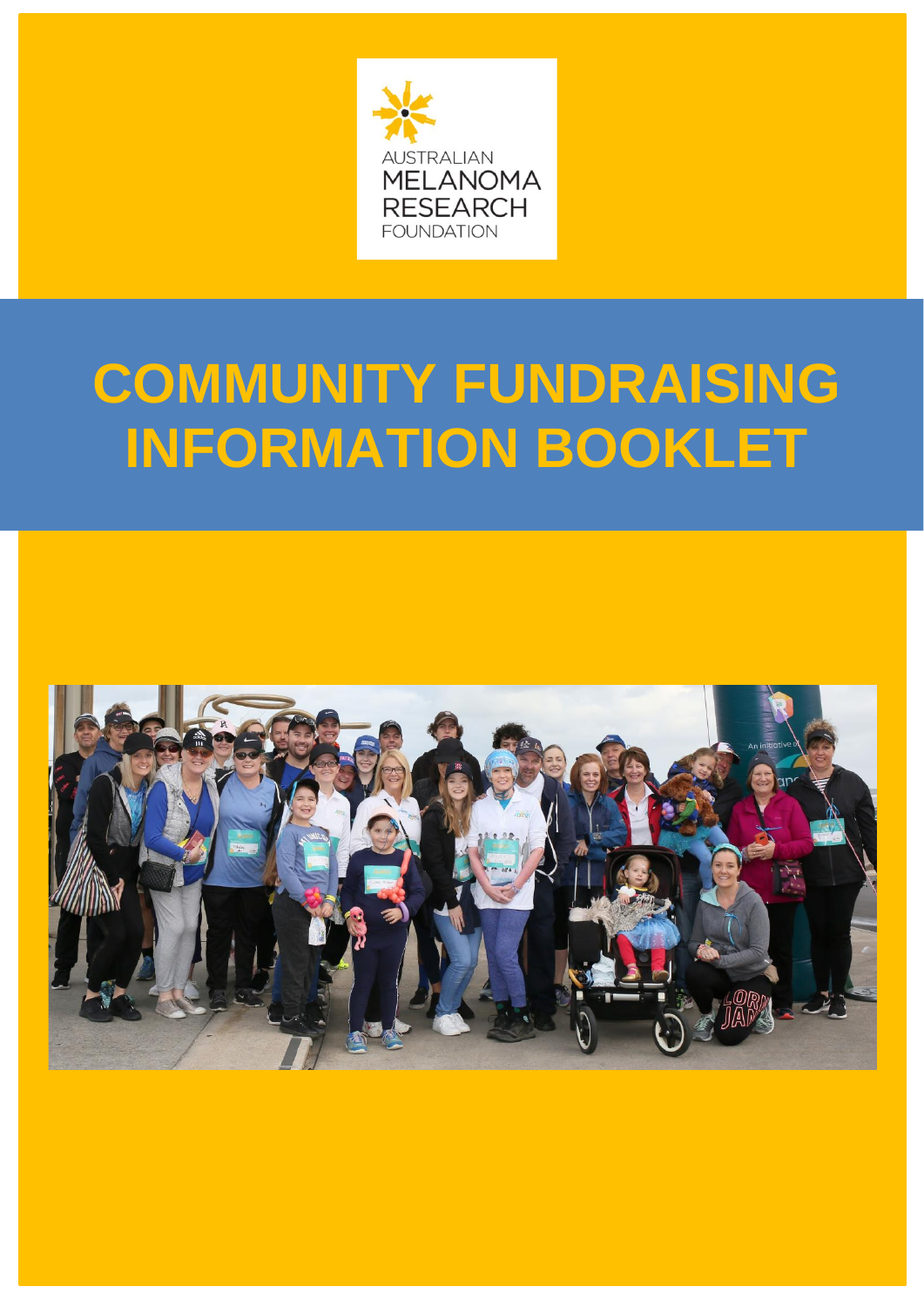

Thank you for taking action to help highlight Melanoma by fundraising for us.

Australia has one of the highest incidence Melanoma in the world and is often referred to as 'Australia's National Cancer'. Through Research, Awareness and Early Detection programs the Australian Melanoma Research Foundation (AMRF) aims to reduce and prevent the incidence of Melanoma in Australia. Every dollar you raise will help us to:

- Provide funding for research which investigates pathways to new treatment options. Identifying the current gap in research funding, AMRF support the next generation of Melanoma researchers in Australia by providing grant fundings to post-graduate students and early career researchers.
- Educate people in the community about ways to reduce their Melanoma risk with our Awareness and Early Detection programs.

AMRF is an independent, not-for -profit charity that is not government funded, we rely on the generosity of donors and fundraisers -people like you- in addition to our fundraising initiatives to provide the vital funds to continue to fund research into Melanoma and change patient outcomes. Your passion and commitment to make a difference for improved outcomes for all shines through in all of your fundraising and we thank you for your dedication and hard work.

To guide and help you make the most of your next fundraising event, this booklet is packed with new ideas and helpful hints. You'll also find important information about your rights and responsibilities when fundraising for the AMRF, as well as guidelines to help make it easy for you to ensure the AMRF is represented in a consistent and accurate way.

We hope you find this information booklet helpful. If after reading it, you have questions or would like more information, please feel free to contact us:

**Australian Melanoma Research Foundation PO Box 574 KENT TOWN DC SA 5071 Email: [admin@melanomaresearch.com.au](mailto:admin@melanomaresearch.com.au)**

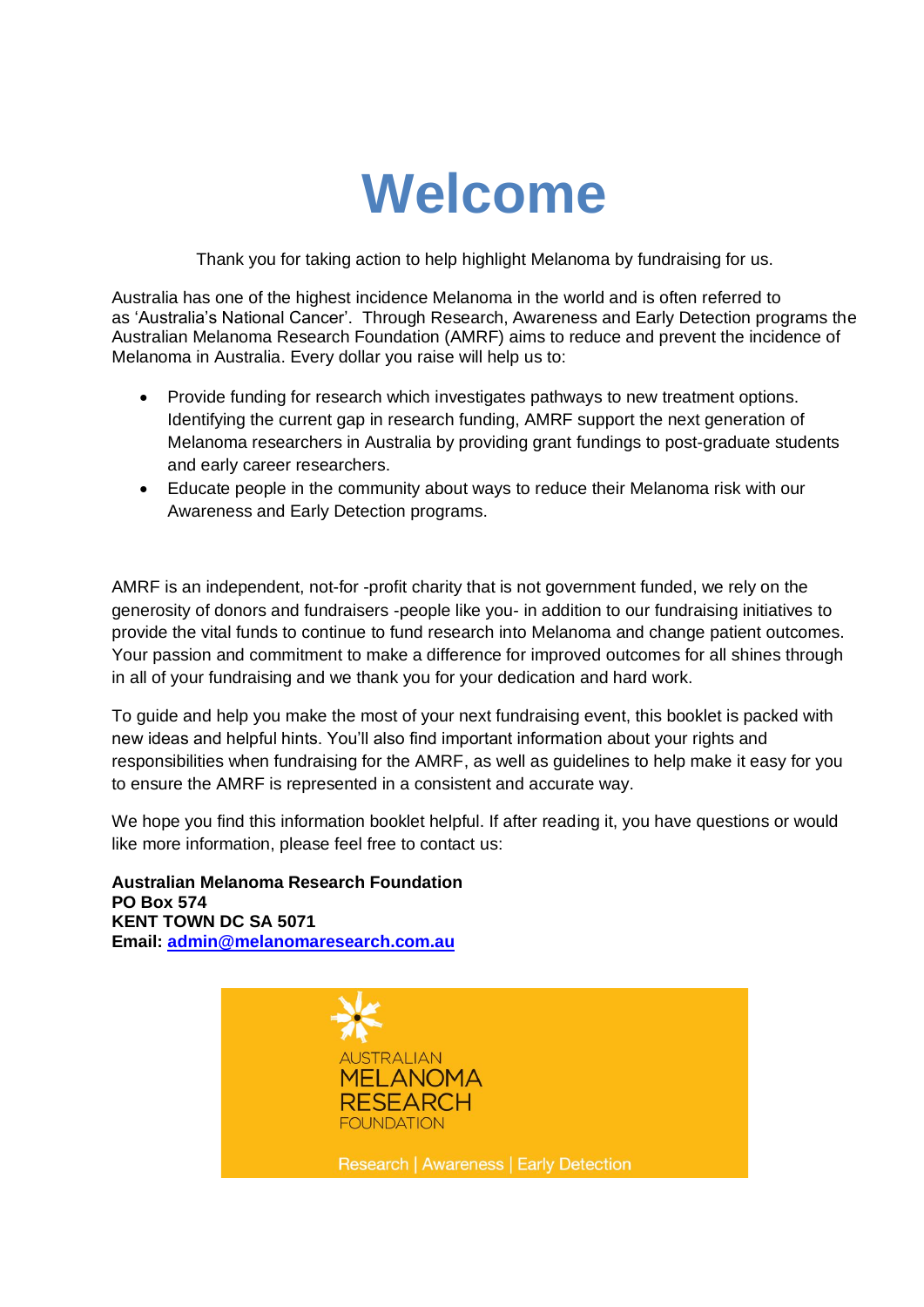# **First Step:**

**Before you commence please refer to your state health department to check if any Covid-19 restrictions are in place in your state or territory. Please also apply for a QR Code and Tracing sheets if you are approved for a physical event or gathering.**

# **Next steps to fundraising!**

**Step 2** Determine your event

**Step 3** Gain approval for your event- with your state health department, relevant council etc

**Step 4** Plan your event

#### **Determine your event**

Community fundraising is a fun way to bring together friends, family and work colleagues while supporting the Australian Melanoma Research Foundation.

Fundraising can be as simple as a donation from friends, a raffle at your workplace or hosting a trivia night. ( please check First Step )

Here are a few ideas to help you get started:

**Art or crafts stall –** maybe the kids can help?

**Garage Sale –** this can be a fun way to spring clean

**Auctions –** this can take your de-clutter to a new level and pay-off

**Casual day** – ask your friends at your work or school to pay to dress casual for a day

**Local fun run** – City to Bay Events or similar in your state -join in a fun run and ask friends to sponsor you

**Movie night** – Cinemas often sell discounted movie tickets for group bookings and why not organise raffles at the event.

**Quiz /Trivia Night or Bingo**– a great social gathering with facts and figures and lots of laughs

**Sausage Sizzle** – with the support of your local retail stores: hardware store or supermarket.

**Sports days** – Golf days are a popular choice but can be with your local Bowls or Tennis clubs.

**Open Gardens** is becoming a popular choice,

**Shave for a Cause**- another popular fundraising event.

**Music Festivals –** why not make your passion into a fundraiser with your friends and community supporting you.

**Online Events –** this is becoming more popular and can be driven on all social media channels,

**You come up with a new and different idea, get in touch and we will support you, then we can also further discuss any restriction that may be in place, that we need to be mindful of.**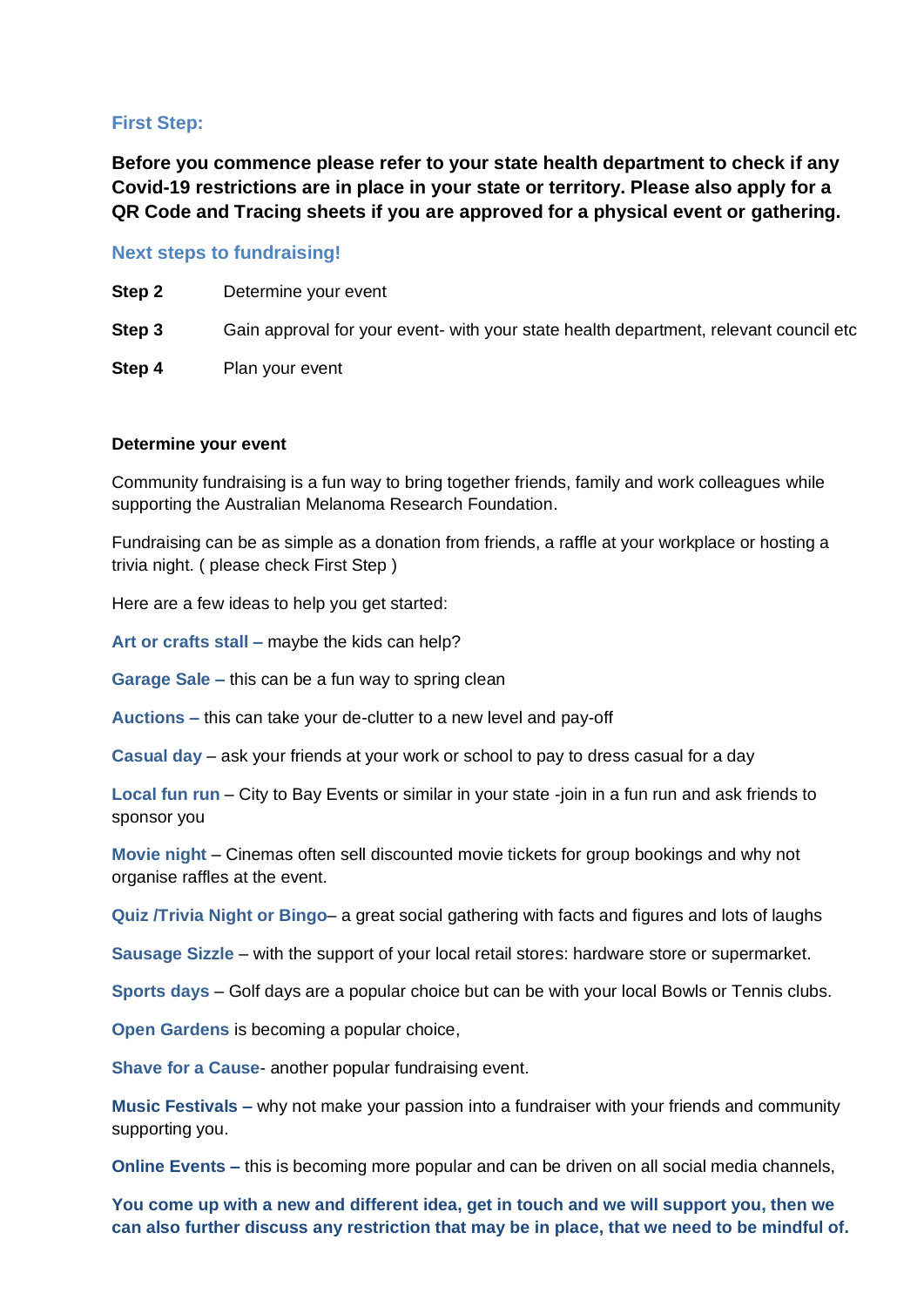# **Step 3 Gain approval for your event**

Gaining approval from us for your event is important to ensure we can assist you where required and that your event meets important criteria.

To do this, you need to complete an 'Agreement to Fundraise' form and have it approved by the AMRF.

## How to register with the AMRF

The Agreement to Fundraise form has been included later in this information booklet.

Please fill in the form and return (contact details on front page of booklet). We will contact you to discuss your event and once approved, send you an Authority to Fundraise Letter. This letter can be produced upon request when asking for donations or sponsorship.

## A few words about Raisely

We have partnered with Raisely to provide members of the community with an easily accessible and straight forward, hassle free way of dealing with the money side of fundraising. Raisely is an online contribution pathway.

Raisely is a fundraising platform that is an easy tool to engage your network, from registering for the event to fundraising online.

Raisely helps you to create an online webpage with your details, the details of your event and of course our details to allow people to donate online. Funds are then sent directly to the AMRF via electronic transfer.

You won't have to handle money and the donor is sent a tax invoice instantly from Raisely. This is also easier and most cost effective for us!

#### How to fundraise for AMRF

- 1. Click on the link for 'Fundraise for AMRF':<https://fundraiseforamrf.raisely.com/>
- 2. Go to the 'sign up' button in the top right hand corner
- 3. Sign up using your details.
- 4. Customise your page
- 5. START FUNDRAISING!
- 6. Here are some top tips to help you reach your fundraising goals! [https://www.melanomaresearch.com.au/wp](https://www.melanomaresearch.com.au/wp-content/uploads/2020/10/AMRF_Fundraising_Tips.pdf)[content/uploads/2020/10/AMRF\\_Fundraising\\_Tips.pdf](https://www.melanomaresearch.com.au/wp-content/uploads/2020/10/AMRF_Fundraising_Tips.pdf)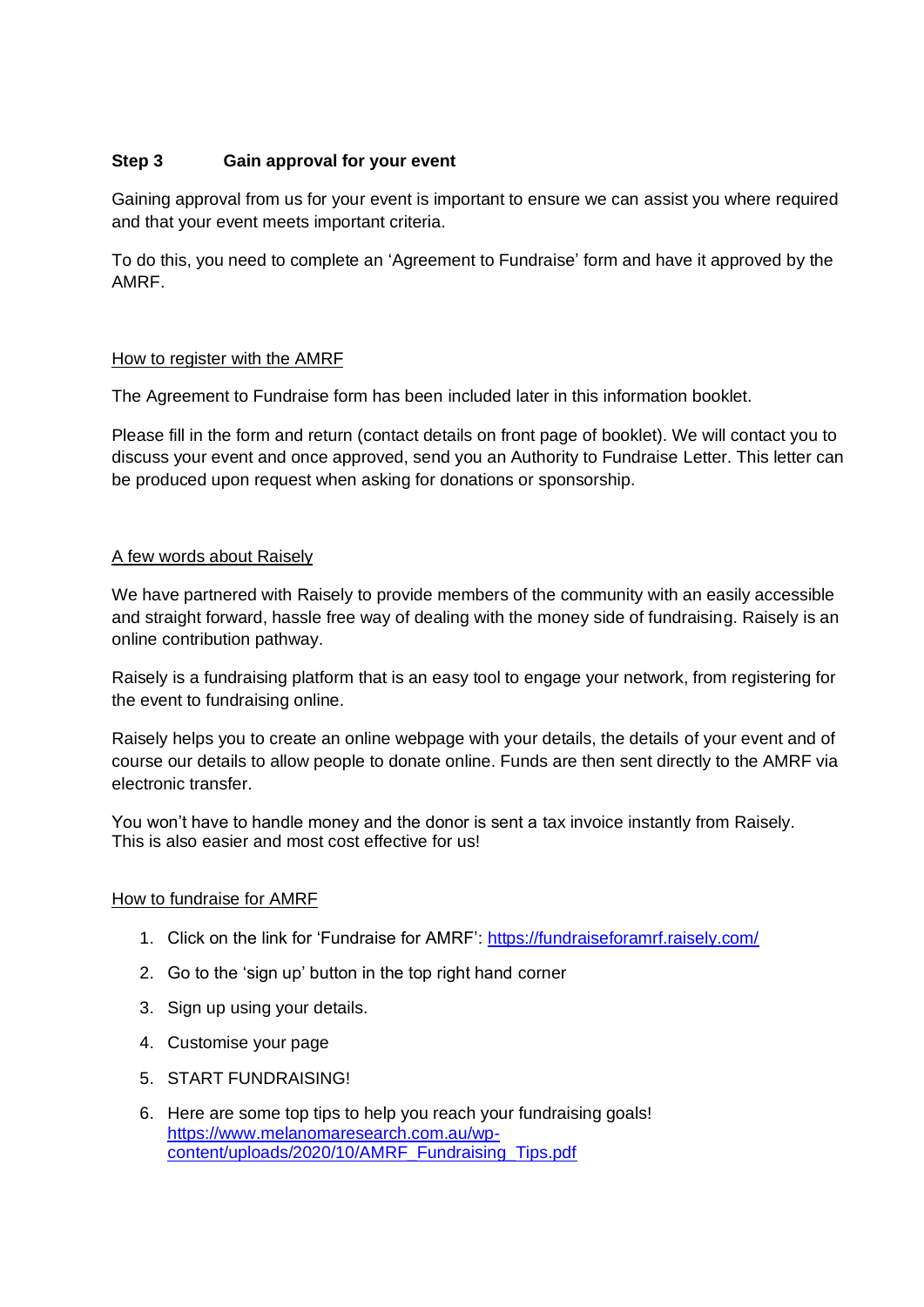# **Step 4 Plan Your Event**

Now that you have approval from us to fundraise and you have your Authority to Fundraise letter, you are ready to plan the details of your event.

## **Planning your event**

Set yourself ambitious yet attainable goals of what you want to achieve. Start fundraising early and leave yourself plenty of time to meet (and exceed) your target! For example, your goal might be: 'To ask 50 people for a \$10 donation' or 'I am to have 50 people attend my fundraiser'. Determine what steps you might need to achieve these goals.

Why not get your friends involved and start an organising committee?

Fundraisers must make themselves familiar with their state legislation. Remember to read up on guidelines surrounding raffles and issuing tax-deductible receipts. Also consider any risks involved and how best to manage these at your event. Raffles and other fundraising activities sometimes require permission to conduct. If you are unsure about your activities, go to the Office of Liquor and Gambling website in your State or Territory, for example in SA is [www.olgc.sa.gov.au](http://www.olgc.sa.gov.au/) to find out if you need to register.

Act – Gambling and Racing Commission NSW – Office of Liquor,Gaming and Racing NT – Racing,Gaming and Licensing QLD – Office of Liquor, Gaming and Racing TAS – Liquor and Gaming VIC – Victorian Commission for Gambling Regulation WA – Department of Racing,Gaming and Liquor

Please note: Any goods or services including; tickets for events or raffles, auction items or goods purchased, are not tax deductible items and will not receive a tax deductible receipt.

People under 16 years of age collecting donations or money must have an adult with them.

You are not able to approach the general public with door to door, telephone or open bucket collections as part of your fundraising activity.

# Here are some ideas to raise even more funds at your event:

- Collection tins: Ask AMRF to send you collection tins that can be displayed at your event or in your office or local shop.
- Try seeking sponsorship to keep your costs as low as possible. Why not approach local businesses or friends and family for donations of raffle items or prizes?
- Do you know the **number one** reason people donate to charities? Because they were asked! It's that simple. So it goes without saying that the more people you ask, the more you will raise!

# *Know your budget*

Deciding and sticking to that budget is the best way to maximise profit and minimise cost. A well planned event is one that has considered all costs associated with the event so there are no hidden costs. The last thing anyone would want to see is you being out of pocket!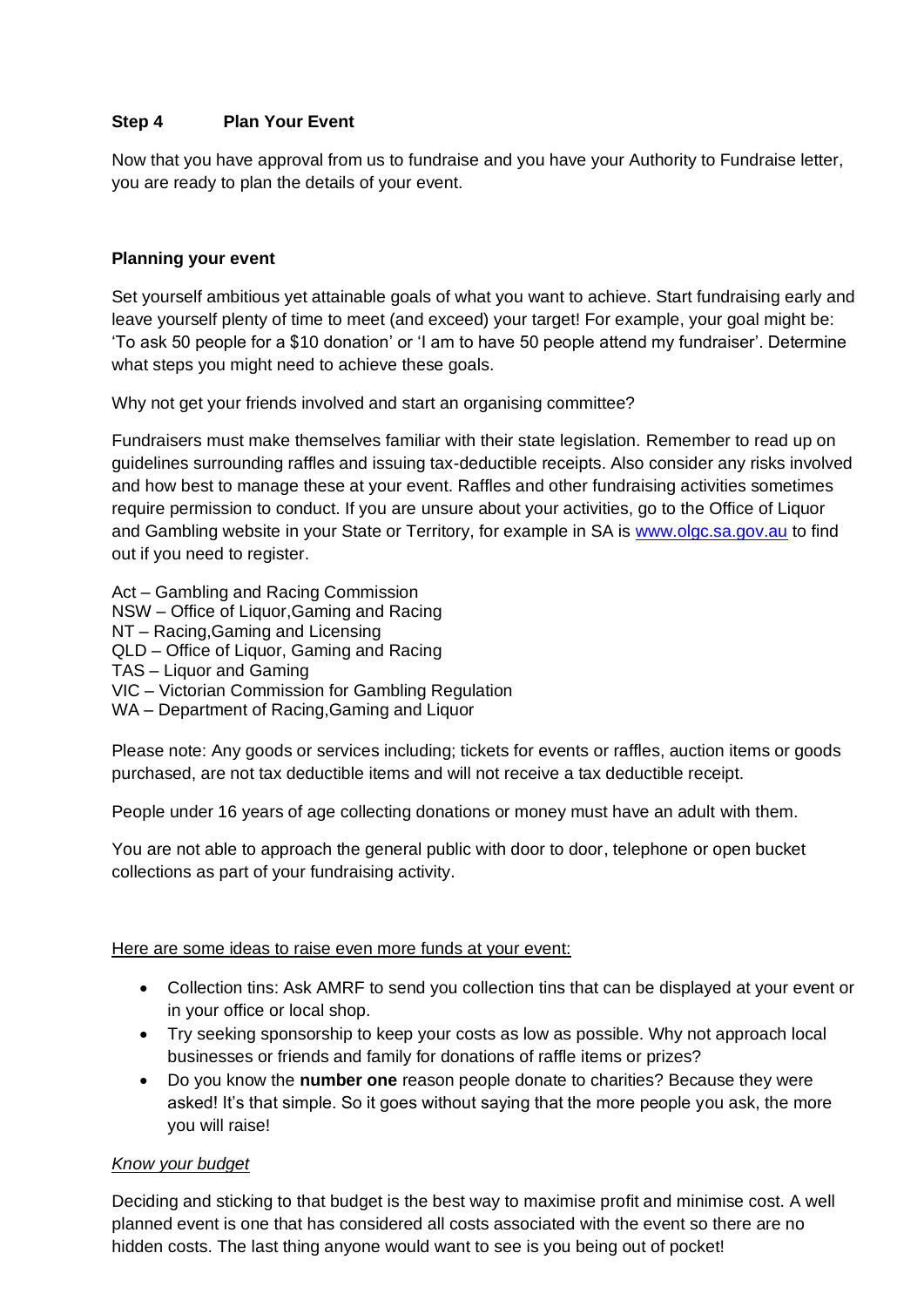A budget can be very straight forward or more detailed if required. See example below:

| <b>Income</b>                             | <b>Amount</b> |
|-------------------------------------------|---------------|
| Ticket Sales (100 people x \$80 per head) | \$8,000       |
| Raffle proceeds                           | \$1,500       |
| <b>TOTAL</b>                              | \$9,500       |
|                                           |               |
| <b>Expenditure</b>                        |               |
| <b>Venue Hire</b>                         | \$400         |
| Stationery costs                          | \$200         |
| <b>Food and Drinks</b>                    | \$2000        |
| Marketing                                 | \$150         |
| <b>TOTAL</b>                              | \$2,750       |
|                                           |               |
| <b>PROFIT</b>                             | \$5,500       |

#### *Promote your event*

Here are a few ideas to promote your event;

- Invite friends via Facebook, Twitter, Instagram, Email, SMS, word of mouth
- Ask your school to promote your event in their newsletter
- Ask your workplace to support you



#### **After your event**

If you have sponsors for your event, make sure to thank them for their support.

It is a great idea to send people a thank you letter with pictures of the event. You should also include the amount of money raised on the night.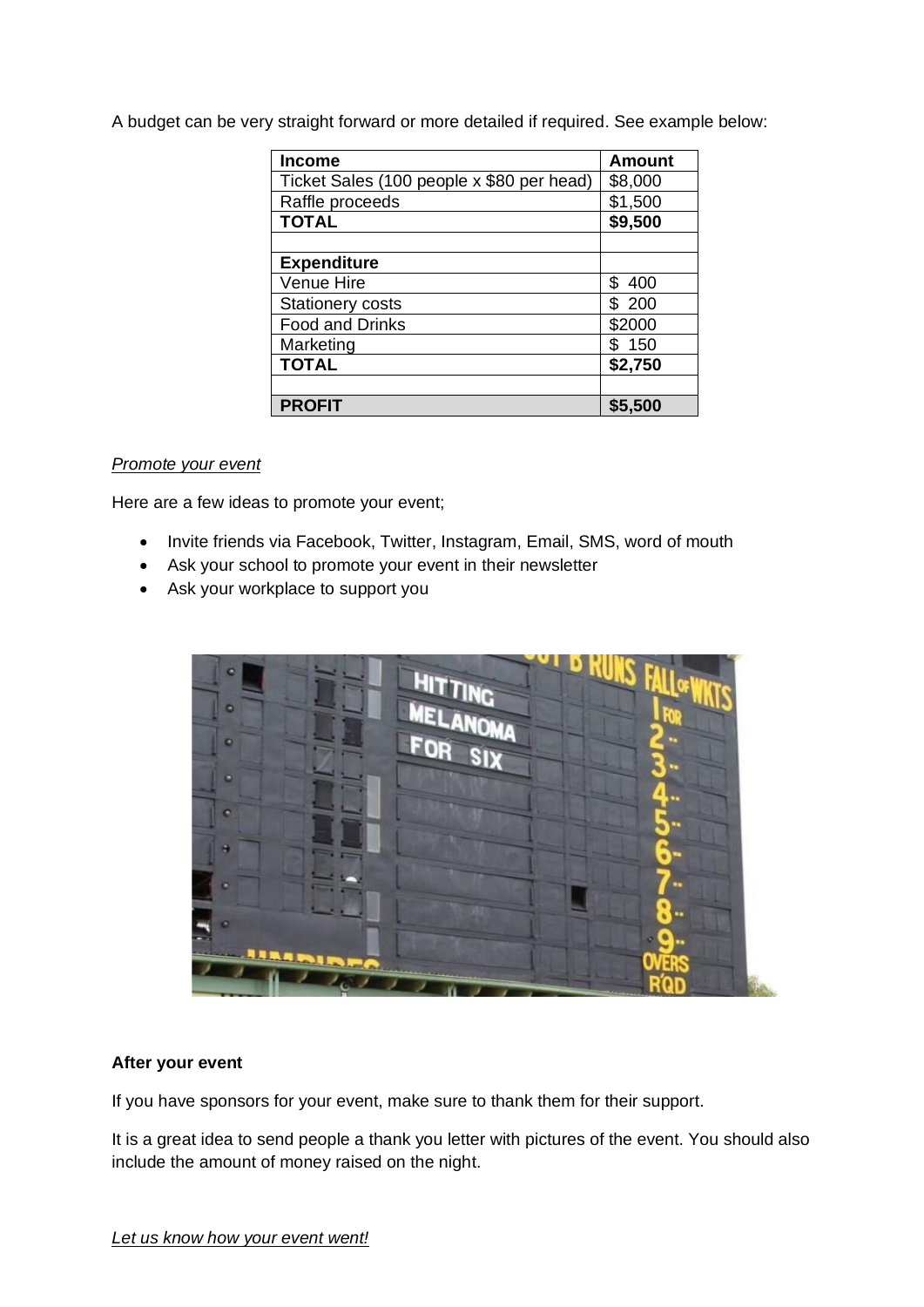We'd love to have a short report from you about your event so we can put it on our website. Please email/post us information including;

- o Amount raised
- o Pictures of the event
- o Short report of how the event went (how many people, where, what the event was etc.)
- o List of sponsors and supporters

## *Please email report and pics (in jpeg format) to: [admin@melanomaresearch.com.au](mailto:admin@melanomaresearch.com.au)*

#### *Send your fundraising proceeds to us*

The sooner you bank your fundraising dollars, the sooner it can start working for Research, Awareness and Early Detection into Melanoma!

Funds must be given to the AMRF within 28 days of completing your fundraising activity.

There are three ways you can send your funds to us;

- 1. Electronic transfer direct to the Australian Melanoma Research Foundation. Please email [ceo@melanomaresearch.com.au](mailto:ceo@melanomaresearch.com.au) - to advise transfer date and amount. Account Name: **AMRF** BSB no: **065 125** Acc no: **1029 3607**
- 2. You can pay your fundraising proceeds via our safe payment gateway by credit card or Paypal through our website www.melanomaresearch.com.au
- 3. Send a cheque/money order to:

Australian Melanoma Research Foundation PO Box 574 KENT TOWN DC SA 5071

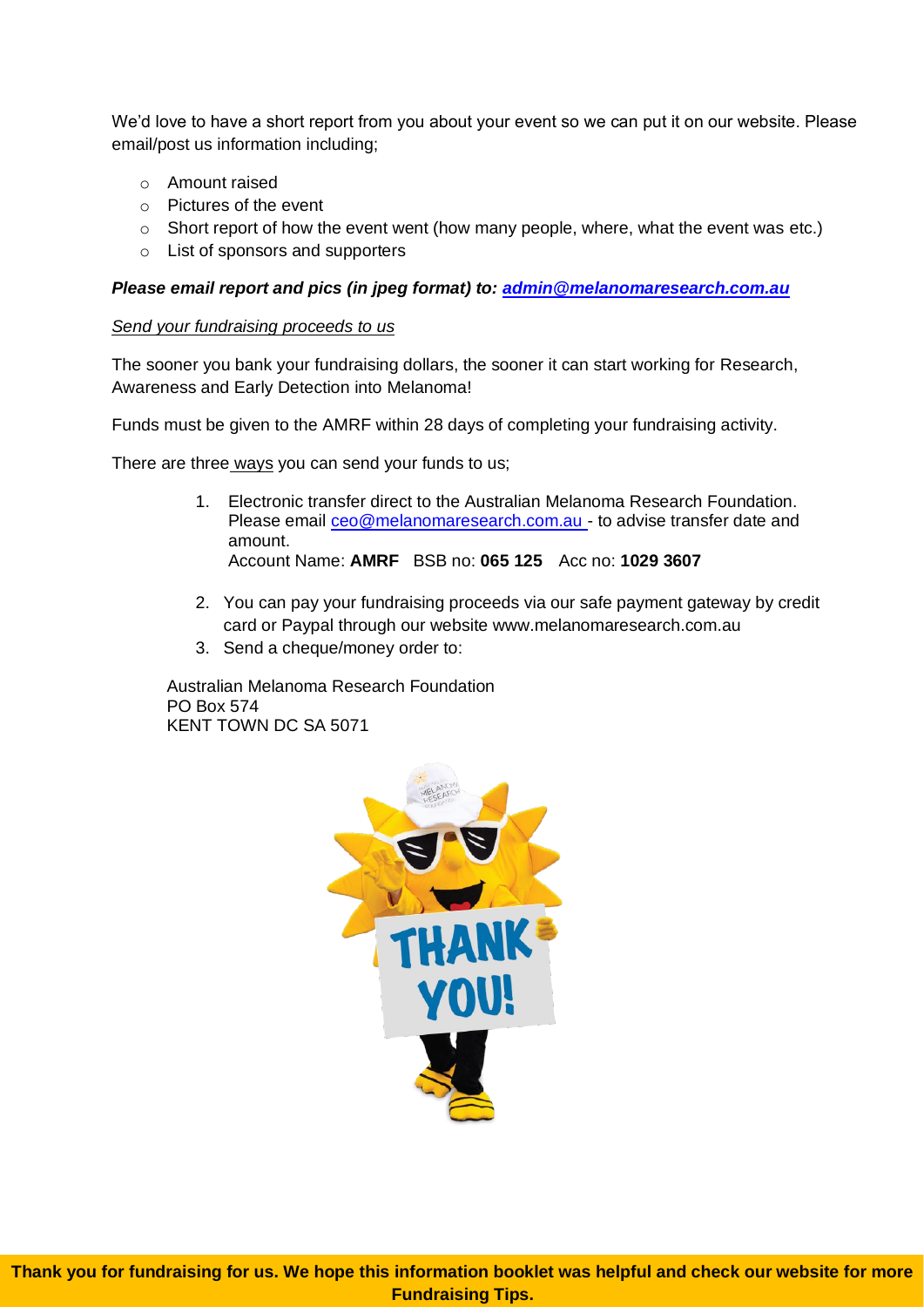# **FAQ's**

## *Can I use the Australian Melanoma Research Foundation Logo?*

AMRF's reputation and goodwill is extremely important and therefore the name and logo of AMRF are protected and can only be used by permission. You are more than welcome to use our logo on your promotional material and where the logo appears it must state the words 'Proudly Supporting AMRF' or similar. Please note that you will need to send us any material or collateral which uses our logo for prior approval before going to print or is distributed in any format.

All media material (including interviews) and press releases must be approved by AMRF prior to circulation.

All publicity material should clearly state where the money raised will go eg: All proceeds to AMRF for Research.

Fundraisers must make it clear in all their dealings with the public, sponsors and supporters that they do not represent AMRF, but are raising funds that will be provided to AMRF to support its activities.

#### *Do I need event insurance?*

Due to the costs related to insuring every event, we are not able to offer insurance to people holding events to raise funds for us. You must make your own decision as to whether this is necessary and factor it into your budget. It is up to the activity organiser to ensure the safety of the activity, including appropriate public liability insurance and providing first aid services if they are needed.

#### *Do I need a licence to hold a raffle or competition?*

Each State and Territory in Australia has different regulations regarding licence requirements. Please go to the relevant Office of Liquor and Gambling website in your location. (as above)

#### **Can I access any information about Melanoma?**

Please visit our new website <http://www.melanomaresearch.com.au/> for more information about Melanoma.

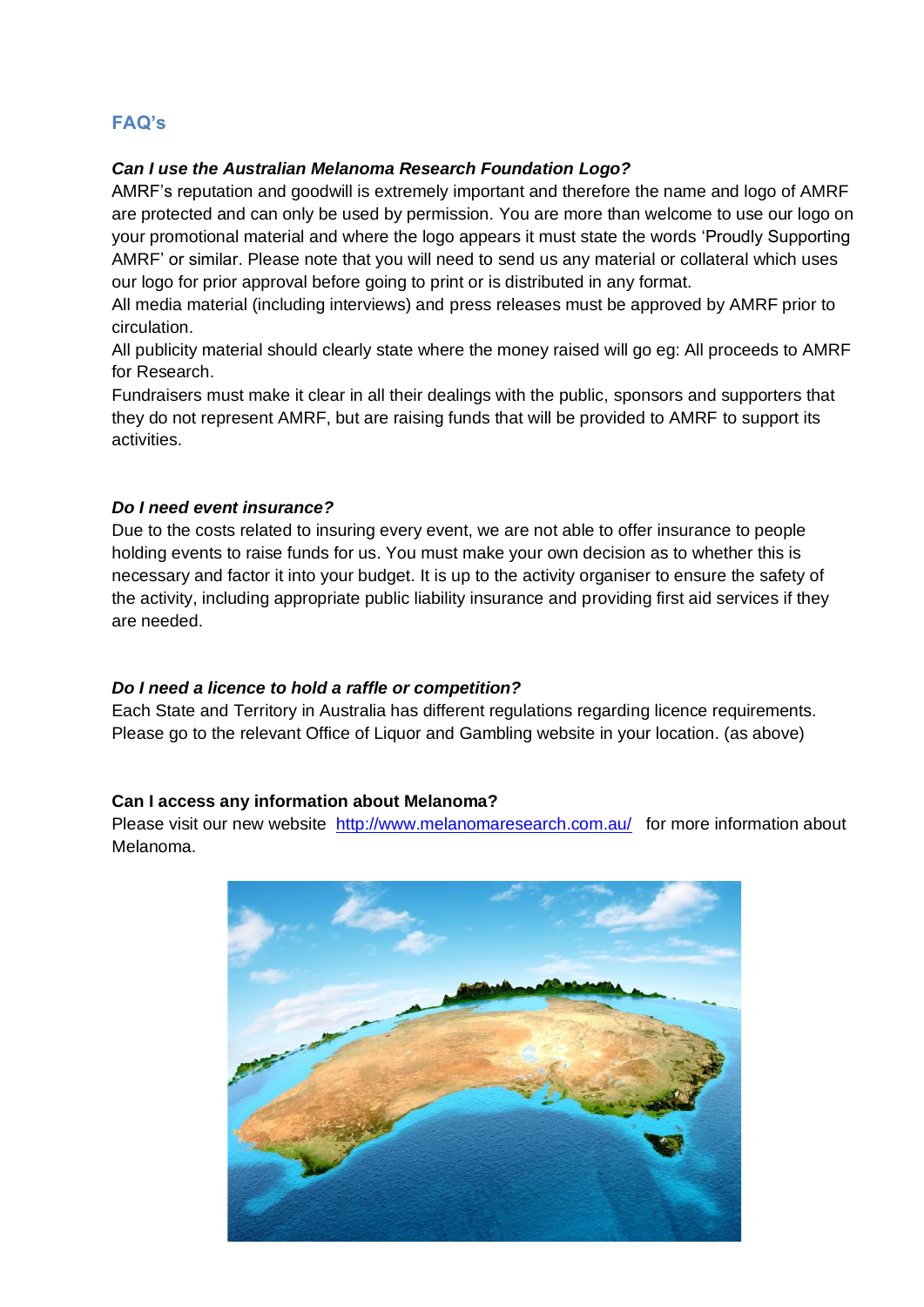

## *Agreement to Fundraise*

Before you begin organising your fundraising event, please complete this form and return it to the Australian Melanoma Research Foundation. We will provide you with an Authority to Fundraise letter once your event has been approved.

| <b>Fundraiser contact details</b>                                                                             |                                  |                  |
|---------------------------------------------------------------------------------------------------------------|----------------------------------|------------------|
|                                                                                                               |                                  |                  |
|                                                                                                               |                                  |                  |
|                                                                                                               |                                  |                  |
|                                                                                                               |                                  |                  |
|                                                                                                               |                                  |                  |
|                                                                                                               |                                  |                  |
| <b>Fundraising activity/event details</b>                                                                     |                                  |                  |
|                                                                                                               |                                  |                  |
|                                                                                                               |                                  |                  |
|                                                                                                               |                                  |                  |
| Do you plan to make this a regular event?<br>Will any other organisation benefit from your event?             | Yes $\bigcirc$<br>Yes $\bigcirc$ | No O<br>$No$ $O$ |
|                                                                                                               |                                  |                  |
| Are you seeking sponsorship for your event?                                                                   | $Yes$ $O$                        | No O             |
|                                                                                                               |                                  |                  |
| <b>Budget information</b><br>Approximately how much money do you intend to raise? ___________________________ |                                  |                  |
|                                                                                                               |                                  |                  |
| What percentage of funds do you intend to donate to us? ________________________                              |                                  |                  |

*Note: All monies deducted as expenses must be fair and reasonable. Up to 40% of total funds raised is reasonable.*